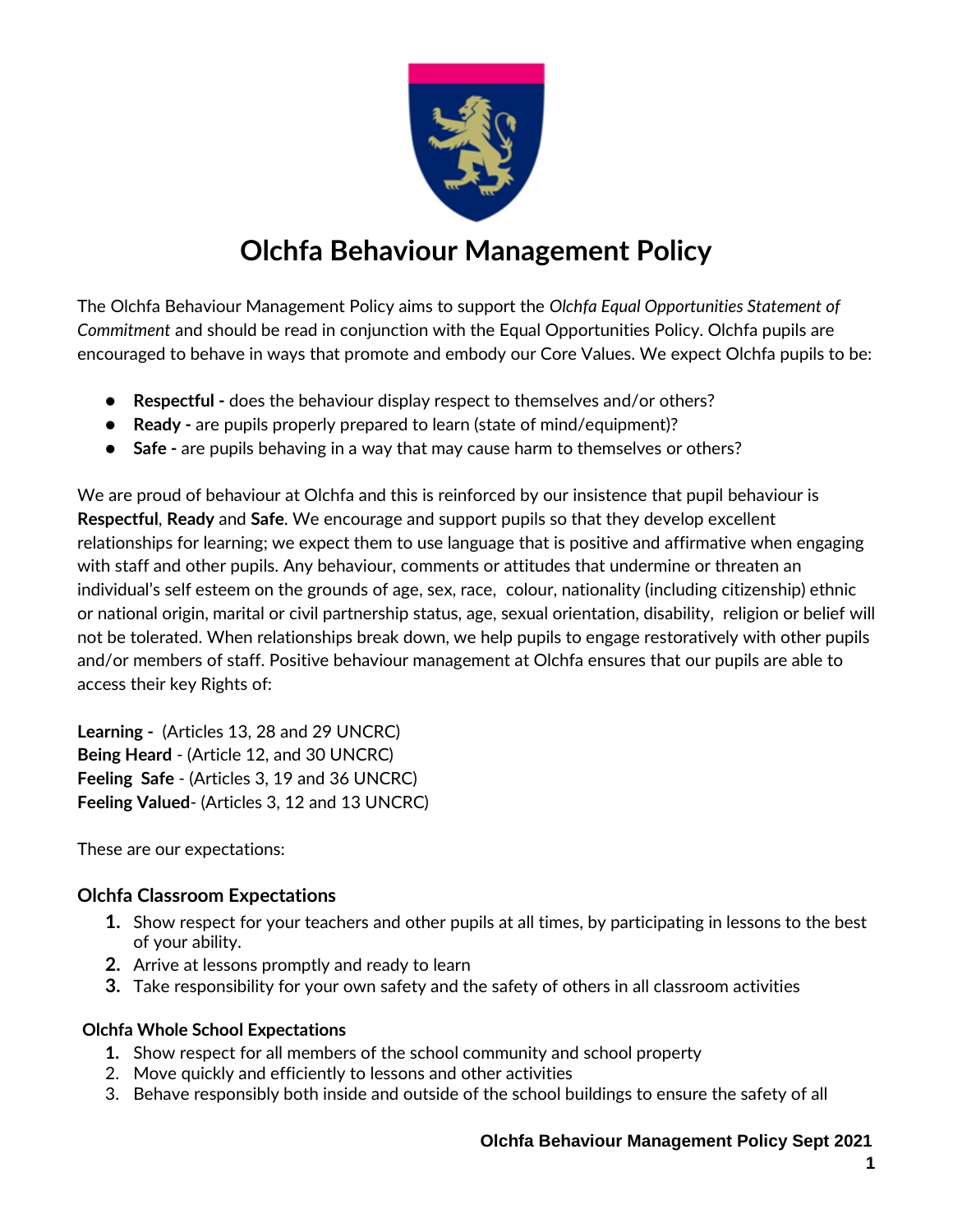**Interventions implemented as a result of following the Olchfa Behaviour Management Policy will be free of any bias in relation to the protected characteristics as referenced in the Olchfa Equal Opportunities Policy.**

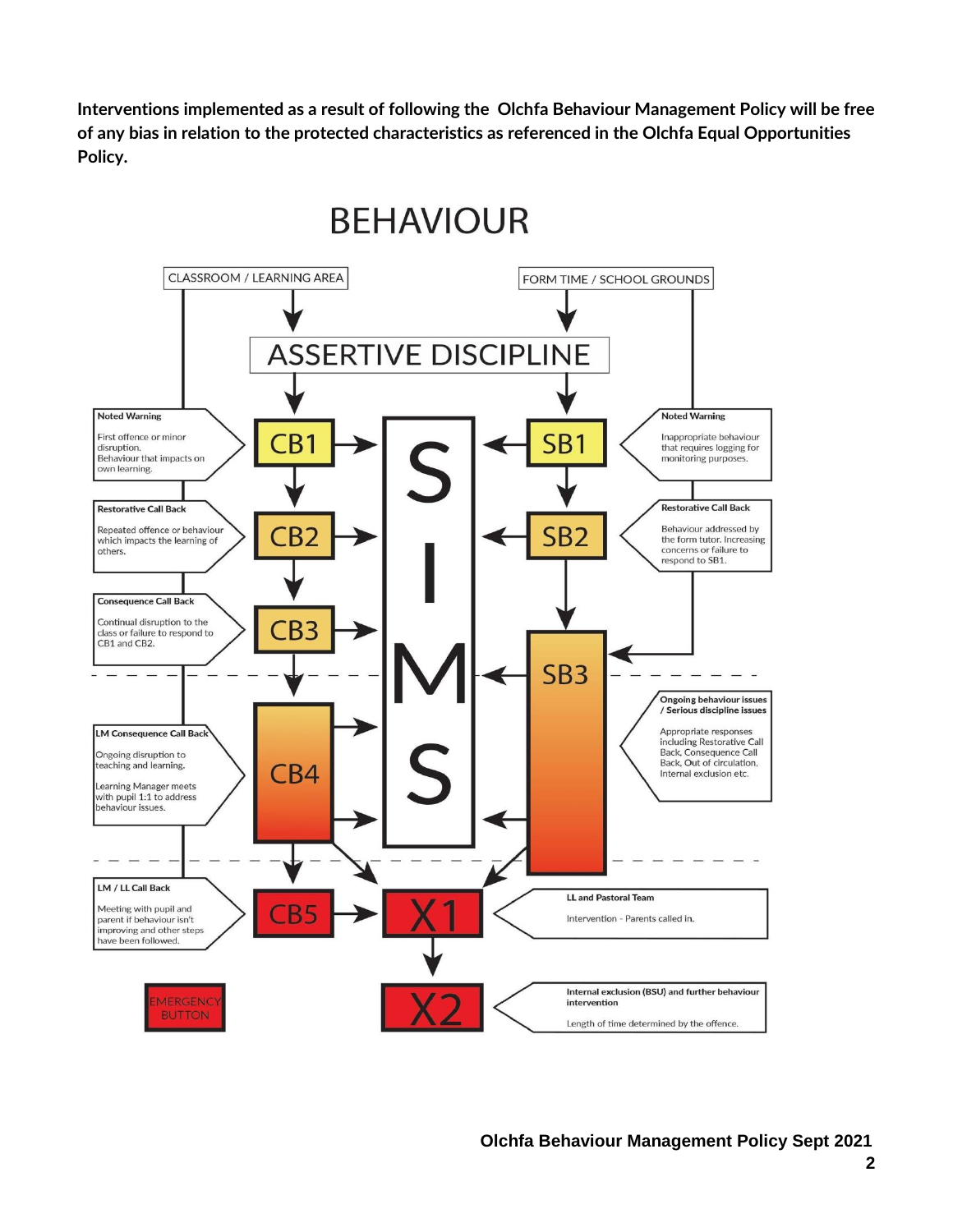# **Classroom and Learning Area**

Appendix 1. Teacher - Learning Manager - Learning Leader

Responsibility for addressing classroom issues lives with the individual classroom teacher until CB4; it is at that point that additional support is actioned in the form of LM intervention, followed by LL. **These are examples of behaviours; it is not an exhaustive list:**

**CB1** - Noted warning on SIMS (**no** *Call Back*), as a result of:

- Failure to comply with basic classroom expectations, despite Assertive Discipline strategies being used
- Failure to bring appropriate equipment to lessons
- Minor, low level disruptive behaviour that impacts their own learning

**CB2** - Noted warning on SIMS followed by a *Restorative Call Back* with the classroom teacher, as a result of:

- Repeated failure to comply; behaviour is not changing
- Ongoing failure to bring appropriate equipment to lessons
- Disruptive behaviour which impacts the learning of others

**CB3 -** Noted warning on SIMS followed by a *Consequence Call Back* with the classroom teacher as a result of:

- Continued/ongoing disruption during lessons
- Continuing to have a negative impact on the learning of others
- Failure to respond to CB1/CB2

**CB4** - Noted warning on SIMS followed by a *Consequence Call Back* with the Learning Manager (and teacher if appropriate) as a result of:

- Ongoing disruption to teaching and learning
- Not responding to the interventions of the classroom teacher ; a refusal to buy into the alternative strategies being offered by the classroom teacher
- Failure to respond to previous interventions
- Defiance
- No change in behaviour or mindset in relation to the subject/subject teacher

**CB5/X1** - Noted warning on SIMS followed by a *Consequence Call Back* with the Learning Leader/ potential further pastoral team intervention, as a result of:

- Serious and ongoing concerns over behaviour and subsequent lack of academic progress
- Serious and ongoing concerns over the impact on the learning of others
- Refusal to engage with any interventions or support strategies offered
- Any behaviour, comments or attitudes that undermine or threaten an individual's self esteem on the grounds of age, sex, race, colour, nationality (including citizenship) ethnic or national origin, marital or civil partnership status, age, sexual orientation, disability, religion or belief.

PLEASE NOTE - Any member of staff entering behaviour at CB5/X1 level must also email the relevant Learning Leader and PGW so they are made aware immediately.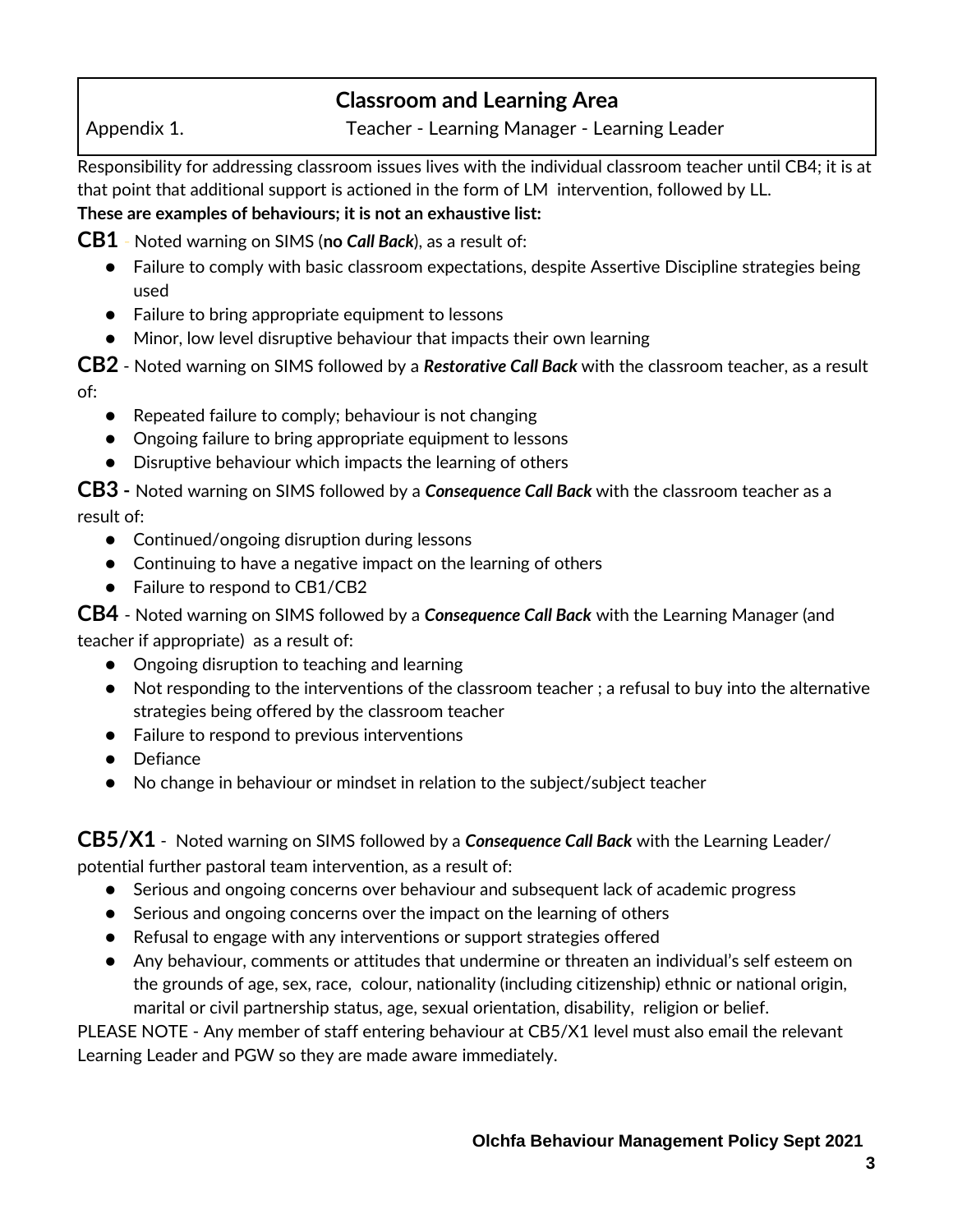**Emergency Button** - this should be pressed when there is a risk that pupils may do harm to themselves or others; aggressive or threatening behaviour towards others in the class (including staff) should trigger the button to be pushed. If the behaviour means that other students in the class are unable to learn should also trigger this response.

### **Form Time, Out of Lessons and School Grounds** Appendix 2. All Staff (Particularly Staff on Duty) and Form Tutors

Responsibility for promoting positive behaviour during Form Period is the responsibility of the Form Tutor. All other behaviour around school is the responsibility of us all. We need to be ruthless in our consistency in applying Assertive Discipline, promoting positive behaviour and in challenging any inappropriate behaviour when we encounter it. The first level of intervention is always:

**Assertive Discipline** (teachers on duty speaking firmly to pupils about their actions - no record on SIMS), which will usually cover minor, low level anti-social behaviours such as:

*Mindless bad language (not racist or part of ongoing bullying), spitting on the floor, splashing other students, bottle tossing, rudeness to other pupils, rough play etc.* - **NB. this is not an exhaustive list**; *staff should use their professional judgement when assessing if behaviour requires further follow up*

First time uniform offences and punctuality concerns can also be dealt with through positive dialogue in the first instance by the Form Tutor. Listed below are the sanctions in place for when Assertive Discipline has not worked:

**SB1** - Noted warning on SIMS and a *Restorative Call Back with the Form Tutor* as a result of :

- **Ongoing uniform concerns (after form tutor has used assertive discipline and positive dialogue); defiance of school rules**
- **Ongoing punctuality/lateness**
- Inappropriate/anti social behaviour around school that may include things such as: *Dropping Litter, dropping chewing gum, defiance of a reasonable instruction from a member of staff, offensive or upsetting comments or other such behaviours of a similar nature/level of seriousness*

**SB2** - Noted warning on SIMS and a *Consequence Call Back with the Form Tutor (possible LL/PGW intervention) -*

#### *EMT LL/SLT Detention here (to be confirmed)* as a result of:

- Failure to respond to SB1 ongoing defiance
- More serious inappropriate behaviour around school that may include such things as: **First instance of truancy, First time use of mobile phone, Misuse of the internet and/or school ICT systems, First time smoking offence, Unauthorised selling of foodstuffs or other materials on school premises**

**SB3/X1 -** Recorded on SIMS and referred to LL and PGW to determine appropriate action, consequence and intervention strategies. This stage will capture most ongoing/unresolved issues of seriously defiant behaviour and the more serious behaviour issues. LL/PGW's can use Senior Staff Detention, Out of Circulation and Internal Exclusion (BSU) as appropriate. Behaviour at this stage may include:

- **Repeated breaches of rules, particularly regarding mobile phone use, smoking, selling on premises**
- **Filming/photographing students without their consent**
- **First offence of stealing**
- **Smoking inside the school building**
- **Cheating in an examination/test**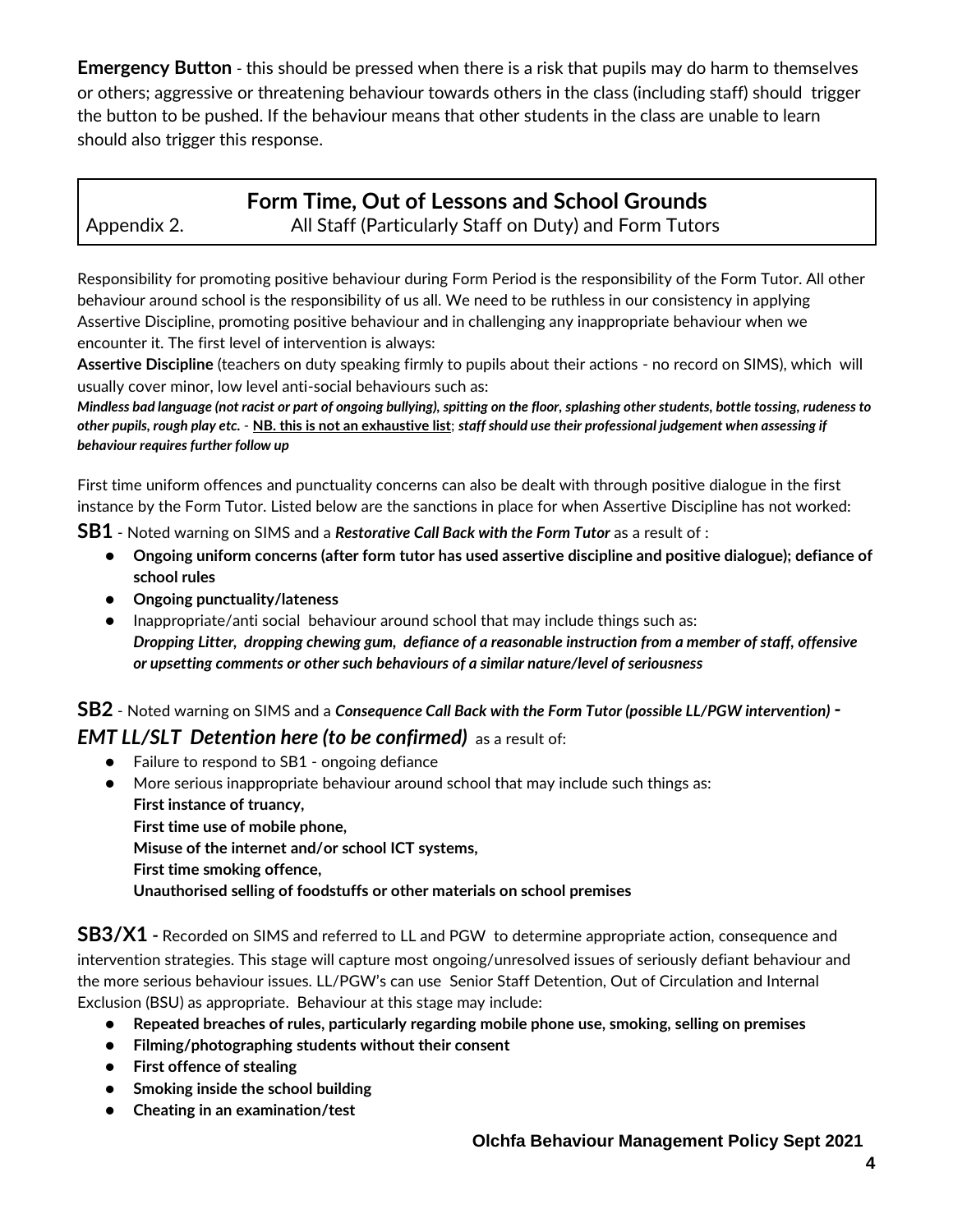Any behaviour, comments or attitudes that undermine or threaten an individual's self esteem on the grounds of age, sex, race, colour, nationality (including citizenship) ethnic or national origin, marital or civil partnership status, age, sexual orientation, disability, religion or belief (after investigating such incidentS, LL/PGWs may escalate to X2 or refer to the Headteacher for consideration of a fixed term/permanent exclusion)

**X2** - Recorded on SIMS - the most serious level of inappropriate behaviour; these actions will again involve an internal exclusion (BSU), the length of which will be determined by the nature/context of the incident and how well the pupil responds in relation to behaviour modification and accepting responsibility for their actions. The school can extend the period of an exclusion if it is necessary to achieve appropriate behaviour modification. We will require parents to attend an Exit Meeting at the end of the fixed term internal exclusion so that an agreement can be made regarding expected future behaviour. Behaviours warranting this type of exclusion include:

- **Fighting and/or encouraging others to fight**
- **Off-site truancy**
- **Bullying/Victimisation of others**
- **Swearing at a member of staff**
- **Any aggressively discriminatory comment or action relating to race, gender, faith, orientation or disability**
- **Selling cigarettes/vapes**
- **Assault on another pupil**
- **Deliberately setting of the fire alarm**
- **Possession of cannabis, alcohol or any controlled substance (police involvement likely to be sought)**

PLEASE NOTE - Any member of staff entering behaviour at SB3/X1/X2 level must also email the relevant Learning Leader and PGW so they are made aware immediately

There are some behaviours that may result in a **permanent exclusion,** these include:

- **Ongoing bullying, despite repeated interventions**
- **Assault on any staff member**
- **A particularly vicious assault on another pupil**
- **The bringing of any dangerous weapon to school or the use of an item as a weapon in a way which is threatening and dangerous to others**
- **The supply of cannabis or other controlled substances**

Please note the lists above cannot cover everything. Where an action occurs which is not formally listed below, staff will use their judgement to sanction that behaviour at the most appropriate level, balancing the needs of the individual with those of the school community as a whole. Please remember that the Headteacher can sanction any behaviour at any level, at any time.

All actions will be considered in the context in which they took place. Aggravating factors which worsen the impact of an action will be considered, and may lead to the school extending its action beyond the typical stage listed above. Where actions are repeated, especially within a short space of time, students can expect the school to intervene at a higher than typical stage.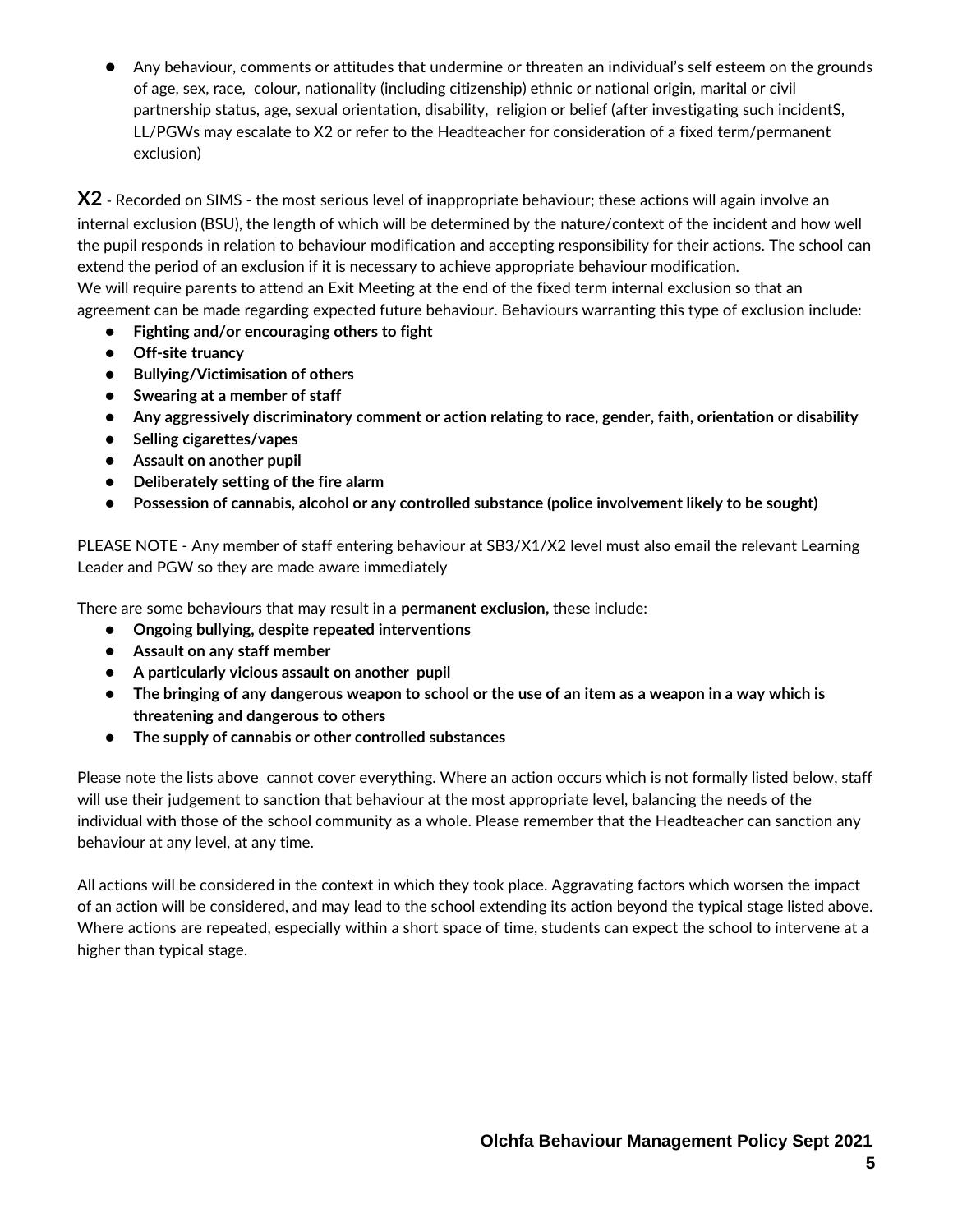# Appendix 3. **Classroom Behaviour Guidance**

At the heart of our Behaviour Policy at Olchfa are the principles of **Positive, Relentlessly Consistent Adult Behaviour**, **Relationship Building** and effective **Assertive Discipline.** If we get this aspect of our work right, we should be able to avoid entering the recorded behaviours element of our Behaviour Policy.

**Assertive Discipline** - Points to consider in creating an effective environment for learning:

- A strong *Teacher Voice*  use an assertive rather than hostile tone. Never speak over students; expect silence when you are speaking. Avoid nagging, threatening or getting angry
- High Expectations for Student Behaviour; share expectations and ensure they understand the school's disciplinary procedures
- Relentlessly consistent responses to certain behaviours; refer to Olchfa Pupil Expectations, offer positive support strategies and enforce appropriate consequences when appropriate
- Motivate students to quickly follow directions and to get and stay on task
- Build trusting relationships for learning with pupils
- Have the vigilance and vision to recognise any off task behaviour; zero in and quickly defuse any potential disruption before it escalates
- Ensuring the promotion of the *Equal Opportunities Statement of Commitment* as found in the Olchfa Equal Opportunities Policy

### **An explanation of key terminology:**

**Call Back -** when a member of staff requires a pupil to return to discuss their behaviour (outside of lesson time, at the teacher's discretion). There are two types of call back:

- **Restorative Call Back (RCB) -** when a pupil is called back to discuss their behaviour and to agree a set of strategies/expectations for improved future behaviour
- **Consequence Call Back (CCB)** when a pupil is called back, behaviour is discussed and reflected upon, but the pupil is given some form of sanction (time for reflection, catch up on work etc.). An extended discussion agreeing a set of strategies/expectations for improved future behaviour

These *Call Backs* are central to our discipline structure. Without meaningful dialogue and opportunities to reflect and agree a way forward, we cannot expect the negative behaviours or attitudes of our pupils to change. They are also an opportunity to rebuild any relationships that may have been damaged as a result of any negative in class interaction.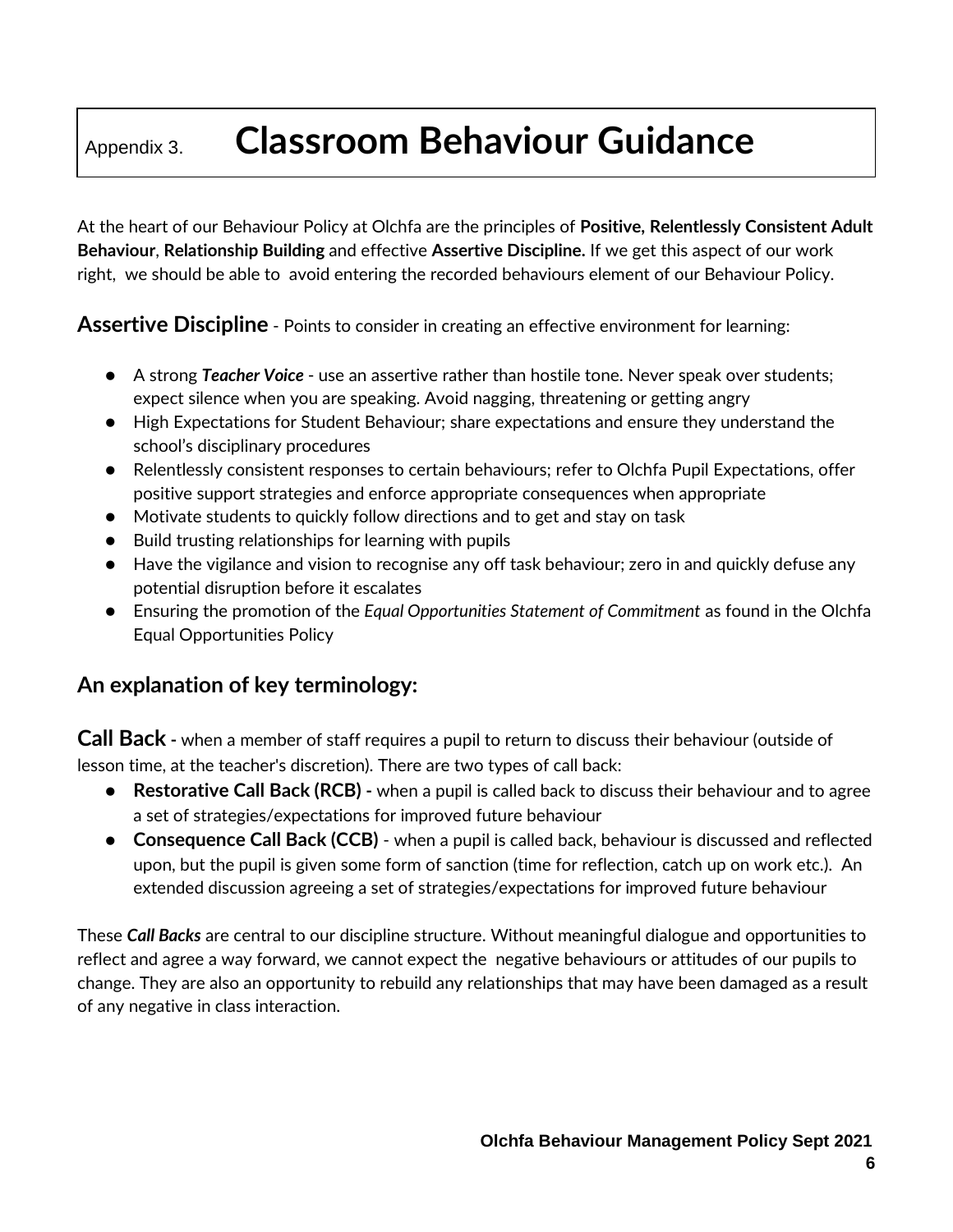# Appendix 4. **Olchfa Classroom Expectations**

### *We expect Olchfa pupils to promote safety and show respect for learning by:*

Arriving at lessons promptly and in an orderly fashion; you should be appropriately dressed (in line with the uniform policy) and fully equipped

Queueing in an orderly fashion outside your classroom until your teacher invites you in

Taking off any coat/jacket and place it on the back of your chair as soon as you enter the classroom; if you have a bottle of water you can place it on your desk (no cans or soft drinks allowed)

Sitting within your teachers designated seating plan; settle down quickly and quietly

Responding positively and responsibly to all learning activities presented by your teacher

Engaging with all learning activities to the best of your ability

Respecting other pupils and their right to learn in a safe, calm and positive working environment

Being an active listener when working with others or when the teacher is talking

Following carefully, any safety rules that apply; you have a responsibility to keep yourself and other pupils as safe as possible

Putting your hand up in order to ask a question if there is anything you are unsure of

Packing away quickly and quietly when told to do so, placing your chair under the desk before leaving the room; leave the room as neat and as tidy as when you arrived

Speaking positively and respectfully to your teachers and other pupils

Reporting any incidents of discrimination to the class teacher in line with the Olchfa Equal Opportunities Policy

#### *Things we don't expect to see in lessons:*

**Food;** all food/snacks must remain in your bag until lunchtime or break time

**Chewing**; no chewing gum is allowed in school

**Mobile phones/headphones**; these are not to be out unless you are given specific permission by a member of staff for a work related task

**Litter;** any mess you create during the lesson must be disposed of appropriately

**Discrimination;** Any behaviour, comments or attitudes that undermine or threaten an individual's self esteem on the grounds of age, sex, race, colour, nationality (including citizenship) ethnic or national origin, marital or civil partnership status, age, sexual orientation, disability, religion or belief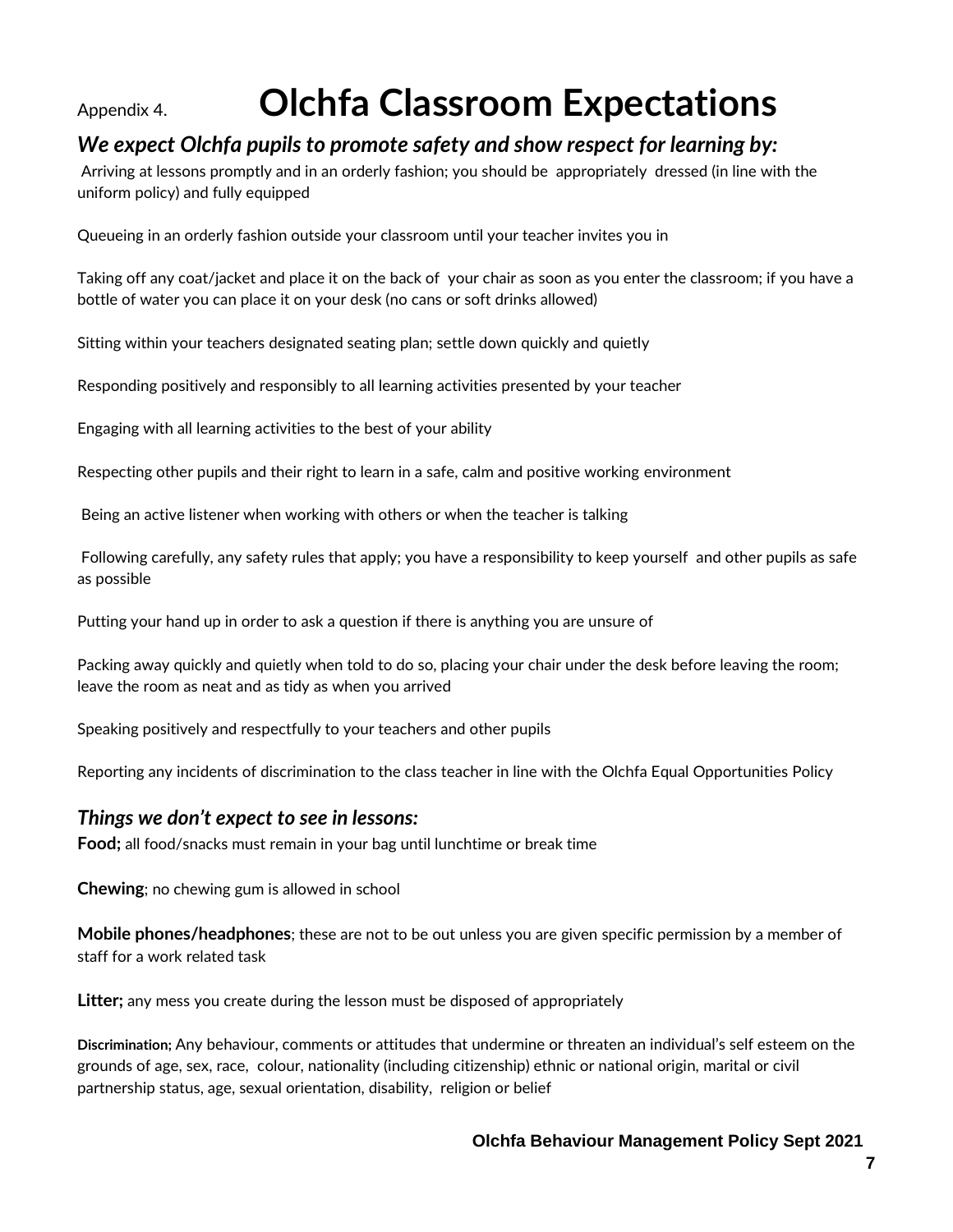# Appendix 5. **Olchfa Whole School Expectations**

## *When in the corridors, out on the yards or on the playing fields, we expect Olchfa Pupils to show respect and promote safety by:*

Walking calmly down the corridors and up/down stairs, always observing the one way system

Holding doors open for other students/staff members when appropriate

Moving around, play and interact with others in a safe and appropriate manner

Queueing in a calm and respectful manner when waiting to go in for breakfast or lunch

Placing your bags in the appropriate places (on shelves); bags are never to be kept underneath stairwells

Playing ball games (except for Basketball), on the playing fields only; you can pass balls around on the demountable yards but you are not to play competitively

Interacting respectfully with all staff who are on duty during break and lunch times; they are around to help keep you safe

Disposing of your litter in an appropriate fashion; we all have a responsibility to keep our school environment clean and free from rubbish

Responding to the first bell promptly so you can arrive at lessons on time

Respecting the toilet facilities; use them and leave. Pupils should not be "hanging around" in toilets, even during wet break/lunch

Helping other members of the school community if they appear to be in need of help or support

Reporting any incidents of discrimination to a teacher on duty in line with the Olchfa Equal Opportunities Policy

#### **Things we don't expect to see happening around the school, out of lesson time:**

**Eating or drinking inside the school building** (except for designated spaces)

**Aggressive or rough play**; this can often spill over into something more serious

**Chasing around in large groups;** again this can often develop into something more serious

**Arguing publicly;** this often turns into something more serious, even if you don't want it to

**Using mobile phones;** phones are only to be used in an emergency and even then pupils should seek permission from a member of staff

**Discrimination;** Any behaviour, comments or attitudes that undermine or threaten an individual's self esteem on the grounds of age, sex, race, colour, nationality (including citizenship) ethnic or national origin, marital or civil partnership status, age, sexual orientation, disability, religion or belief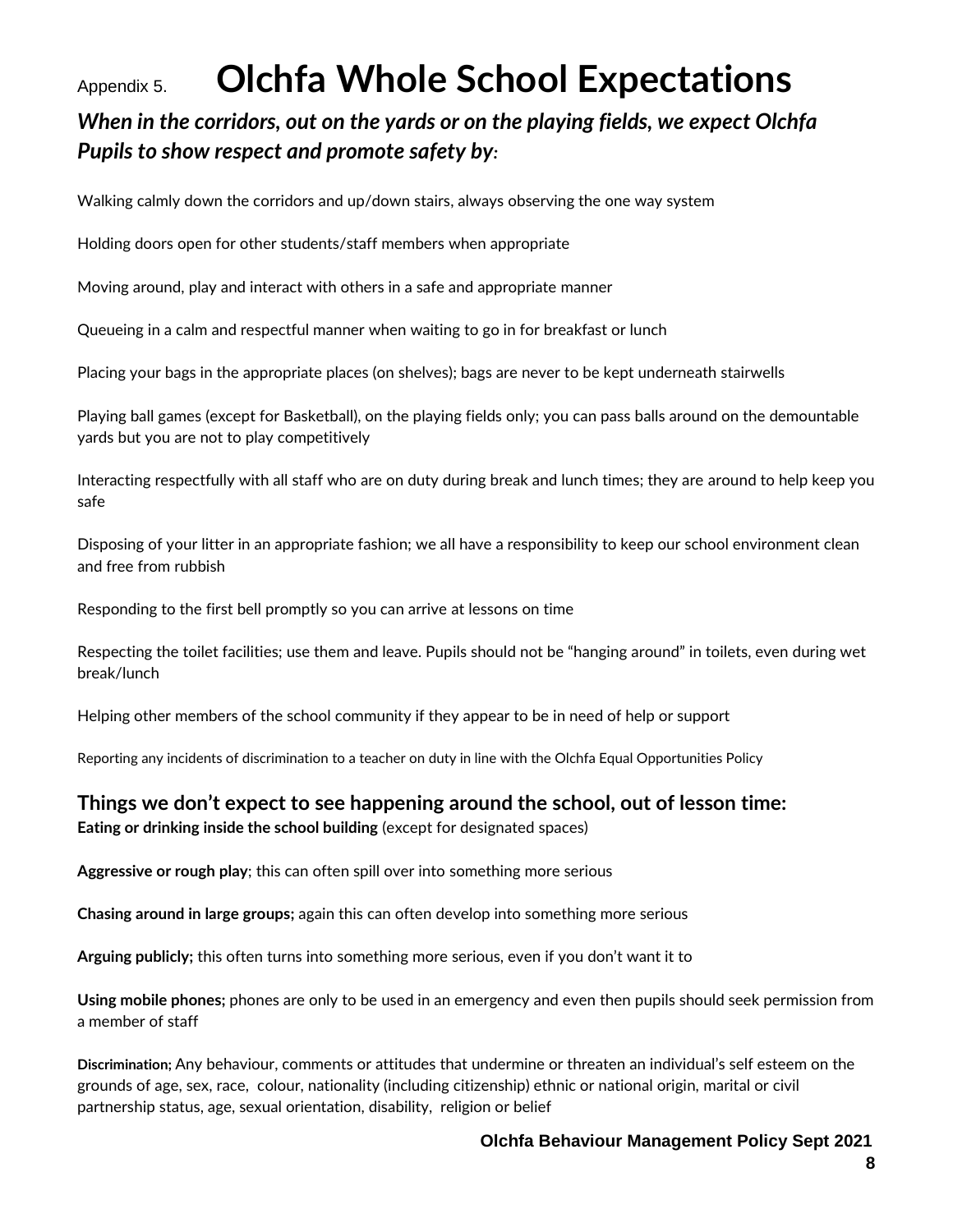

## **OLCHFA ANTI-BULLYING POLICY**

**Bullying** – a definition "The wilful, conscious desire to hurt or threaten or frighten someone else"

Bullying takes many forms. Bullying can be physical, verbal or even just a look. Cyber bullying is also becoming far more prevalent in society generally; we must be vigilant in tackling bullying in its many guises. Bullying can be overt or subtle intimidation. The danger is that adults may not always recognise bullying behaviours when they witness them. If a child feels bullied then the school treats the situation as a bullying incident.

#### **Aims of the Policy**

- 1. To emphasise preventative procedures
- 2. To ensure a consistent approach to bullying

#### **Policy Content**

Bullying is not permitted at Olchfa in any form. Once a situation is reported to a member of staff or CHAT member it must be acted upon as quickly as possible. The students concerned are allowed to sort out their problem with CHAT's help in the early stages. If the young people do not respond to CHAT then the Pastoral Team will move the situation into the discipline procedures of the school.

#### **1. Prevention**

i. Educative materials on how to cope / react to bullying are a part of the pastoral programme of Years 7, 8 and 9.

ii. Prefects and supervisory assistants on duty are to be regularly reminded to look for any bullying activity developing and REPORT IT to a member of staff.

iii. Pupils are to be told regularly both formally and informally by the form tutor that they must speak out if they are being bullied. This is to be put into the staff bulletin as a reminder to staff, once every four working weeks.

iv. CHAT trained students are to be proactive in identifying situations around school and following them up with support from the Assistant Head, pupil management.

v. The Pupil Welfare Officer is proactive in recognising victim behaviour and reporting suspicions to CHAT or PGW's.

vi. CHAT room is to be always manned by trained CHAT counsellors and available for pupils at lunchtime.